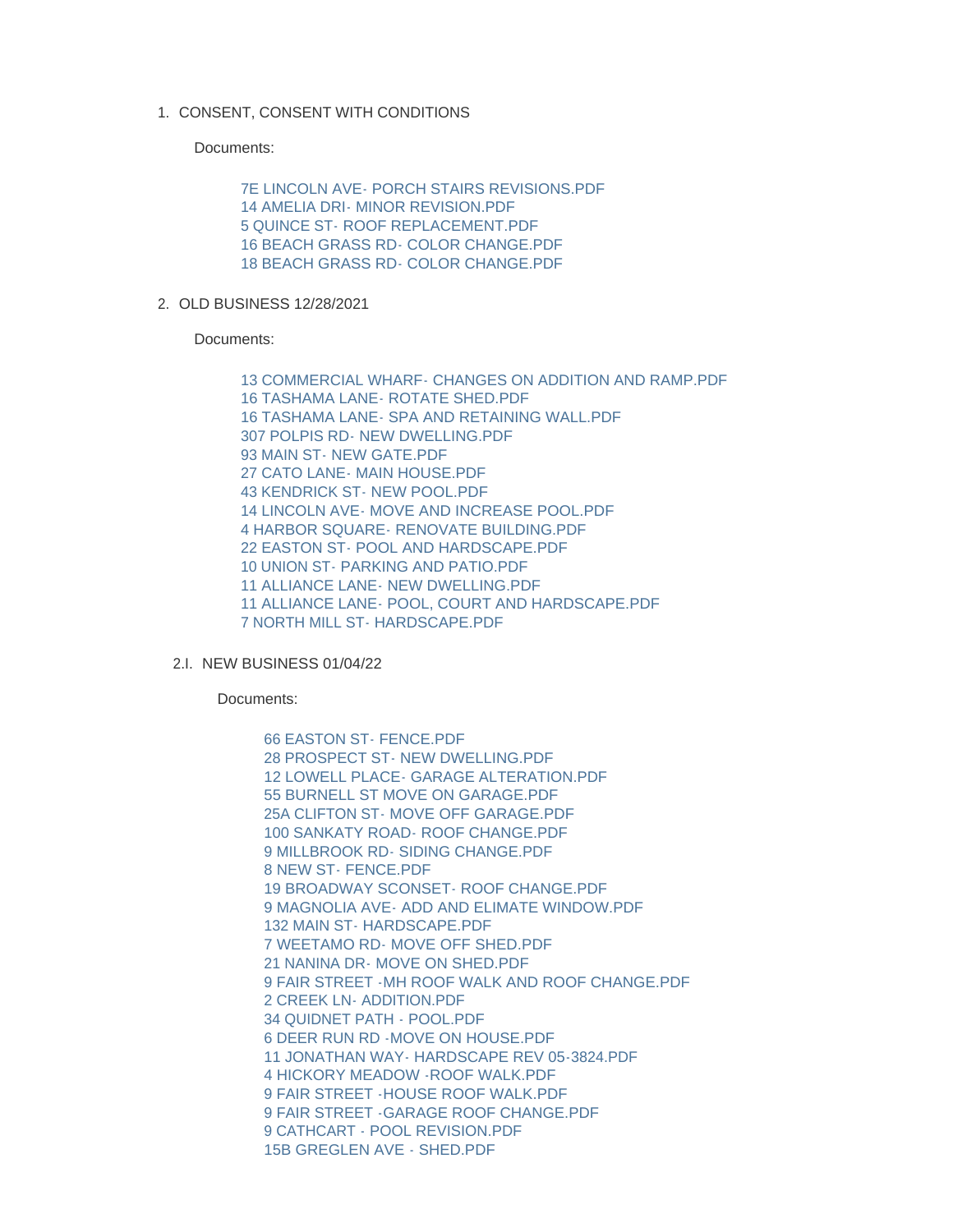[1 CAROLINE WAY- NEW DWELLING REVISIONS.PDF](https://www.nantucket-ma.gov/AgendaCenter/ViewFile/Item/4385?fileID=35612) [32 JEFFERSON AVE- NEW DWELLING GUEST HOUSE.PDF](https://www.nantucket-ma.gov/AgendaCenter/ViewFile/Item/4385?fileID=35613) [32 JEFFERSON AVE- DEMO OR MOVE OFF GUEST HOUSE.PDF](https://www.nantucket-ma.gov/AgendaCenter/ViewFile/Item/4385?fileID=35614) [32 JEFFERSON AVE- DEMO OR MOVE OFF STUDIO.PDF](https://www.nantucket-ma.gov/AgendaCenter/ViewFile/Item/4385?fileID=35615) [27 OLD SOUTH WHARF- WIDEN DORMER.PDF](https://www.nantucket-ma.gov/AgendaCenter/ViewFile/Item/4385?fileID=35616) [3 MILES CT- ADDITION.PDF](https://www.nantucket-ma.gov/AgendaCenter/ViewFile/Item/4385?fileID=35617) [21 BANK ST- ADDITION TO COTTAGE REVISION.PDF](https://www.nantucket-ma.gov/AgendaCenter/ViewFile/Item/4385?fileID=35618) [8 ACKERMUCK WAY LOT 2- HARDSCAPE.PDF](https://www.nantucket-ma.gov/AgendaCenter/ViewFile/Item/4385?fileID=35619) [113 MADAKET RD- MOVE OFF OR DEMO COTTAGE.PDF](https://www.nantucket-ma.gov/AgendaCenter/ViewFile/Item/4385?fileID=35620) [113 MADAKET RD- MOVE OFF OR DEMO MAIN HOUSE.PDF](https://www.nantucket-ma.gov/AgendaCenter/ViewFile/Item/4385?fileID=35621) [29 NONANTUM AVE- MH REV 11-5237.PDF](https://www.nantucket-ma.gov/AgendaCenter/ViewFile/Item/4385?fileID=35622) [16 D ST- MH FRNT DOOR REV 10-4881.PDF](https://www.nantucket-ma.gov/AgendaCenter/ViewFile/Item/4385?fileID=35623) [16 D ST- GARAGE REV.PDF](https://www.nantucket-ma.gov/AgendaCenter/ViewFile/Item/4385?fileID=35624) [11 D ST- DOOR CHANGE REV 05-3892.PDF](https://www.nantucket-ma.gov/AgendaCenter/ViewFile/Item/4385?fileID=35625) [3 TAUTEMO WAY- MOVE OFF OR DEMO GARAGE.PDF](https://www.nantucket-ma.gov/AgendaCenter/ViewFile/Item/4385?fileID=35626) [3 TAUTEMO WAY- NEW GARAGE.PDF](https://www.nantucket-ma.gov/AgendaCenter/ViewFile/Item/4385?fileID=35627) [14 UNION ST- SHED.PDF](https://www.nantucket-ma.gov/AgendaCenter/ViewFile/Item/4385?fileID=35628) [14 UNION ST- MH ADDITION.PDF](https://www.nantucket-ma.gov/AgendaCenter/ViewFile/Item/4385?fileID=35629) [20 GLADLANDS - CABANA.PDF](https://www.nantucket-ma.gov/AgendaCenter/ViewFile/Item/4385?fileID=35630) [20 GLADLANDS - GARAGE STUDIO.PDF](https://www.nantucket-ma.gov/AgendaCenter/ViewFile/Item/4385?fileID=35631) [20 GLADLANDS - GUEST HOUSE COTTAGE.PDF](https://www.nantucket-ma.gov/AgendaCenter/ViewFile/Item/4385?fileID=35632) [20 GLADLANDS - NEW DWELLING.PDF](https://www.nantucket-ma.gov/AgendaCenter/ViewFile/Item/4385?fileID=35633) [1 CAROLINE WAY- POOL AND HARDSCAPE.PDF](https://www.nantucket-ma.gov/AgendaCenter/ViewFile/Item/4385?fileID=35634) [107 TOM NEVERS RD- HARDSCAPE.PDF](https://www.nantucket-ma.gov/AgendaCenter/ViewFile/Item/4385?fileID=35635) [24 BASSETT RD - DRIVEWAY AND HARDSCAPE.PDF](https://www.nantucket-ma.gov/AgendaCenter/ViewFile/Item/4385?fileID=35636) [12B OAK HOLLOW- POOL AND HARDSCAPE.PDF](https://www.nantucket-ma.gov/AgendaCenter/ViewFile/Item/4385?fileID=35637) [13 WOODBURY LANE- REV TO HARDSCAPE.PDF](https://www.nantucket-ma.gov/AgendaCenter/ViewFile/Item/4385?fileID=35638) [9 HAWKS CIRCLE- REV TO HARDSCAPE.PDF](https://www.nantucket-ma.gov/AgendaCenter/ViewFile/Item/4385?fileID=35639) [5 LUFF RD- ROOFTOP SOLAR ON GARAGE.PDF](https://www.nantucket-ma.gov/AgendaCenter/ViewFile/Item/4385?fileID=35640) [14 BREWSTER RD- NEW TERTIARY DWELLING.PDF](https://www.nantucket-ma.gov/AgendaCenter/ViewFile/Item/4385?fileID=35641) [243 HUMMOCK POND RD- CHNG ROOF PITCH REV 04-3423.PDF](https://www.nantucket-ma.gov/AgendaCenter/ViewFile/Item/4385?fileID=35642) [2 FLINTLOCK RD- DORMER AND ADD WINDOW REV 05-1012.PDF](https://www.nantucket-ma.gov/AgendaCenter/ViewFile/Item/4385?fileID=35643) [30 DEVON ST- GH REV 03-3252.PDF](https://www.nantucket-ma.gov/AgendaCenter/ViewFile/Item/4385?fileID=35644) [11 D ST- DEMO OR MOVE OFF.PDF](https://www.nantucket-ma.gov/AgendaCenter/ViewFile/Item/4385?fileID=35645) [28 N WATER ST- DORMER, DOOR AND WINDOW CHNGS.PDF](https://www.nantucket-ma.gov/AgendaCenter/ViewFile/Item/4385?fileID=35646) [1 MOTHBALL WAY- STUDIO MOVE ON.PDF](https://www.nantucket-ma.gov/AgendaCenter/ViewFile/Item/4385?fileID=35647) [105 TOM NEVERS RD- DOORS AND WINDOWS REV 08-4381.PDF](https://www.nantucket-ma.gov/AgendaCenter/ViewFile/Item/4385?fileID=35648) [22 EEL POINT RD- DEMO OR MOVE OFF EXISTING GH.PDF](https://www.nantucket-ma.gov/AgendaCenter/ViewFile/Item/4385?fileID=35649) [14 OAK HOLLOW LANE- ROOFTOP SOLAR.PDF](https://www.nantucket-ma.gov/AgendaCenter/ViewFile/Item/4385?fileID=35650) [4 WHITE ST - POOL.PDF](https://www.nantucket-ma.gov/AgendaCenter/ViewFile/Item/4385?fileID=35651) [6 LINCOLN ST -ADDITION.PDF](https://www.nantucket-ma.gov/AgendaCenter/ViewFile/Item/4385?fileID=35652) [73 BURNELL ST- NEW DWELLING.PDF](https://www.nantucket-ma.gov/AgendaCenter/ViewFile/Item/4385?fileID=35653) [55 WAUWINET RD- MOVE ON COTTAGE ONE.PDF](https://www.nantucket-ma.gov/AgendaCenter/ViewFile/Item/4385?fileID=35654) [4.5 CATHCART RD- COLOR CHANGE.PDF](https://www.nantucket-ma.gov/AgendaCenter/ViewFile/Item/4385?fileID=35655) [24 SOUTH SHORE RD- ROOF TOP SOLAR.PDF](https://www.nantucket-ma.gov/AgendaCenter/ViewFile/Item/4385?fileID=35656) [55 WAUWINET RD- MOVE ON COTTAGE TWO.PDF](https://www.nantucket-ma.gov/AgendaCenter/ViewFile/Item/4385?fileID=35657) [12 ORANGE ST- ROOF CHANGE.PDF](https://www.nantucket-ma.gov/AgendaCenter/ViewFile/Item/4385?fileID=35658) [7 VILLAGE WAY- CHANGE DOOR.PDF](https://www.nantucket-ma.gov/AgendaCenter/ViewFile/Item/4385?fileID=35659) [9 AUBOUR WAY- NEW SHED.PDF](https://www.nantucket-ma.gov/AgendaCenter/ViewFile/Item/4385?fileID=35660) [4 QUIDNET RD- COTTAGE ALTERATIONS.PDF](https://www.nantucket-ma.gov/AgendaCenter/ViewFile/Item/4385?fileID=35661) [4 QUIDNET RD- MH ALTERATIONS.PDF](https://www.nantucket-ma.gov/AgendaCenter/ViewFile/Item/4385?fileID=35662) [7 MAYHEW RD- ALTERATIONS.PDF](https://www.nantucket-ma.gov/AgendaCenter/ViewFile/Item/4385?fileID=35663) [27 BEACHGRASS RD- NEW DWELLING.PDF](https://www.nantucket-ma.gov/AgendaCenter/ViewFile/Item/4385?fileID=35664) [32 WOODBINE RD- NEW 2ND DWELLING.PDF](https://www.nantucket-ma.gov/AgendaCenter/ViewFile/Item/4385?fileID=35665) [9 LEWIS COURT- RENEW COA 71817 2ND DWELLING.PDF](https://www.nantucket-ma.gov/AgendaCenter/ViewFile/Item/4385?fileID=35666) [3 TETAWKIMMO DRIVE- NEW DWELLING.PDF](https://www.nantucket-ma.gov/AgendaCenter/ViewFile/Item/4385?fileID=35667) [11 UPPER TAWPAWSHAW RD- REVISE CABANA.PDF](https://www.nantucket-ma.gov/AgendaCenter/ViewFile/Item/4385?fileID=35668) [21 MEADER ST- FENCE.PDF](https://www.nantucket-ma.gov/AgendaCenter/ViewFile/Item/4385?fileID=35669) [71 CLIFF RD- CABANA.PDF](https://www.nantucket-ma.gov/AgendaCenter/ViewFile/Item/4385?fileID=35670)